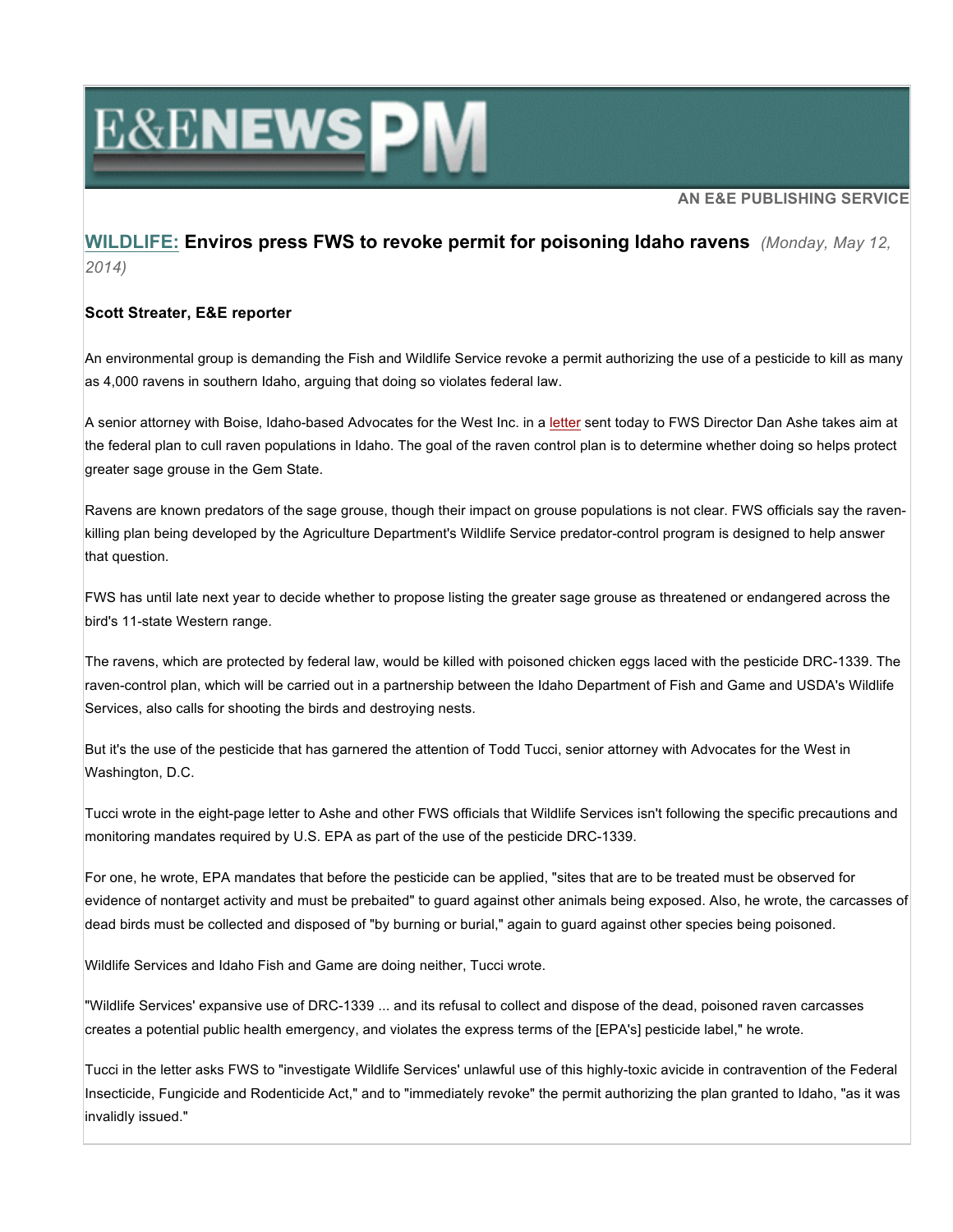He also asks that FWS "commence enforcement actions if Wildlife Services begins its scheduled use of DRC-1339."

While FWS has issued a permit authorizing the use of the pesticide, Wildlife Services has not finalized a required environmental assessment (EA) of the plan, and officials with the agency have said they may not begin the culling plan until next year.

Regardless, Tucci said in an interview that Wildlife Services needs to slow down and do its due diligence and back off the use of the pesticide, which would be applied by spreading poisoned chicken eggs in specific targeted areas with raven populations.

"I want to ensure that the agency that is proposing to place 14,000 poisonous eggs on the ground does not do it," Tucci said. "If they do it, they will be sued."

Miel Corbett, an FWS spokeswoman in Portland, Ore., said in an emailed statement that the agency has received Tucci's letter and is "having conversations with Idaho Fish and Game and Wildlife Services about the concerns raised" in it.

Carol Bannerman, a Wildlife Services spokeswoman, did not provide a comment on Tucci's letter in time for publication. But she pointed to USDA's technical specifications for DRC-1339 that notes the pesticide is designed for specific targets and is "only slightly to moderately toxic to many nonsensitive birds, most predatory birds, and most mammals."

Bannerman has also said in the past that the pesticide is designed to be expelled by the ravens before they die, so if a raptor or other animal ate a dead raven it would not ingest the poison. But the so-called tech note also states, "To reduce any potential hazard, poisoned birds should be retrieved, then burned or buried, whenever possible."

Tucci's letter to Ashe follows letters sent last month to Ashe and Agriculture Secretary Tom Vilsack from a coalition of conservation groups, including the American Bird Conservancy, National Audubon Society and Advocates for the West, asking Ashe and Vilsack to abandon the Idaho plan (*E&ENews PM*, May 5).

In the letter to Vilsack, the coalition wrote that the proposal "ignores the central threats to Greater sage-grouse habitat and populations throughout Idaho," which it lists as wildfire, weeds, habitat fragmentation due to human development and livestock grazing.

The coalition also wrote that the proposal "fails to fully examine the direct, indirect and cumulative impacts of using the avicide DRC-1339 across the southern Idaho landscape."

In the coalition's letter to Ashe, they asked him to "strongly consider revoking" the permit allowing "the use of lethal measures" as part of a two-year study evaluating the effectiveness of raven control on greater sage grouse populations in the state.

Instead, the coalition wants Fish and Wildlife to focus on conservation efforts like those outlined last year in a number of proposed resource management plan amendments aimed at implementing management strategies to preserve and restore the grouse.

#### *Want to read more stories like this?*

**Click here** to start a free trial to E&E -- the best way to track policy and markets.

#### **ABOUT E&ENEWS PM**

E&ENews PM is written and produced by the staff of E&E Publishing, LLC. A late afternoon roundup providing coverage of all the breaking and developing policy news from Capitol Hill, around the country and around the world, E&ENews PM is a must-read for the